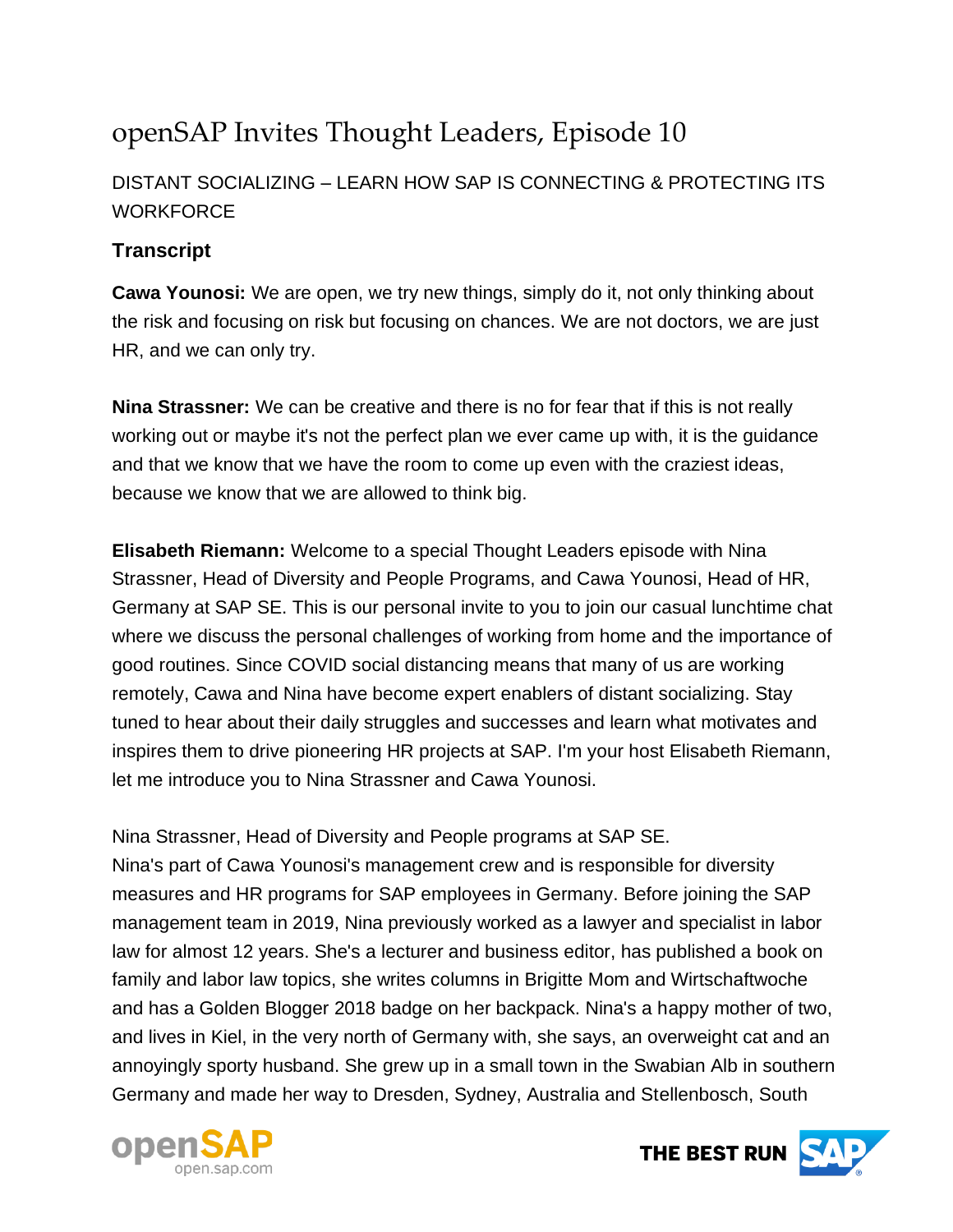Africa, to the Baltic Sea, from where she now regularly travels to meet with her team and colleagues at SAP headquarters in Waldorf, Germany.

#### Cawa Younosi, Head of HR, Germany at SAP SE.

As Head of HR for SAP in Germany, Cawa provides opportunities for people to excel even if their résumé is a bit different. His own experiences have taught him to find the possibilities that lie beyond a conventional way of thinking. In the late 1980s, when war was tearing apart his home country of Afghanistan, Cawa's parents put him on an airplane to Europe. He was just 14 years old. As an unaccompanied minor, he was accepted as a refugee and put in a children's home and later in foster care. Despite this difficult beginning, he thrived. He learned the language, made friends and excelled in school in the German capital city of Bonn. After graduation, he married his high school sweetheart and started his own small business. Cawa joined SAP as a lawyer in the legal department and now as an HR leader, Cawa fights passionately for equal opportunity for all people. In short, he works to create the framework conditions to offer everyone the same access opportunities because equal opportunity is about fairness. Cawa says, "If you put trust in people, there is no end to what you can achieve together." Cawa's pioneering and sometimes unconventional HR projects are proof this works.

Hello, Nina, and hello, Cawa.

**Cawa Younosi:** Hi, Lizzie.

**Nina Strassner:** Hi, Lizzie.

**Elisabeth Riemann:** Welcome, both of you to openSAP Invites Thought Leaders. I'm thrilled you're here to talk about SAP's pioneering HR programs and highlight how SAP is supporting its employees as we continue to work from home. Now, the COVID-19 pandemic and its associated lockdowns, they've really been impacting our lives in ways previously unimaginable and we're separated from our family, our friends, and our colleagues. And this is all taking its toll on our emotional wellbeing. At SAP in Germany, you're both leading HR programs to not only protect us during the pandemic, but also to connect us. And I think it's fair to say you've reframed our experience of social distancing over recent months and replaced it with the much more uplifting variant of



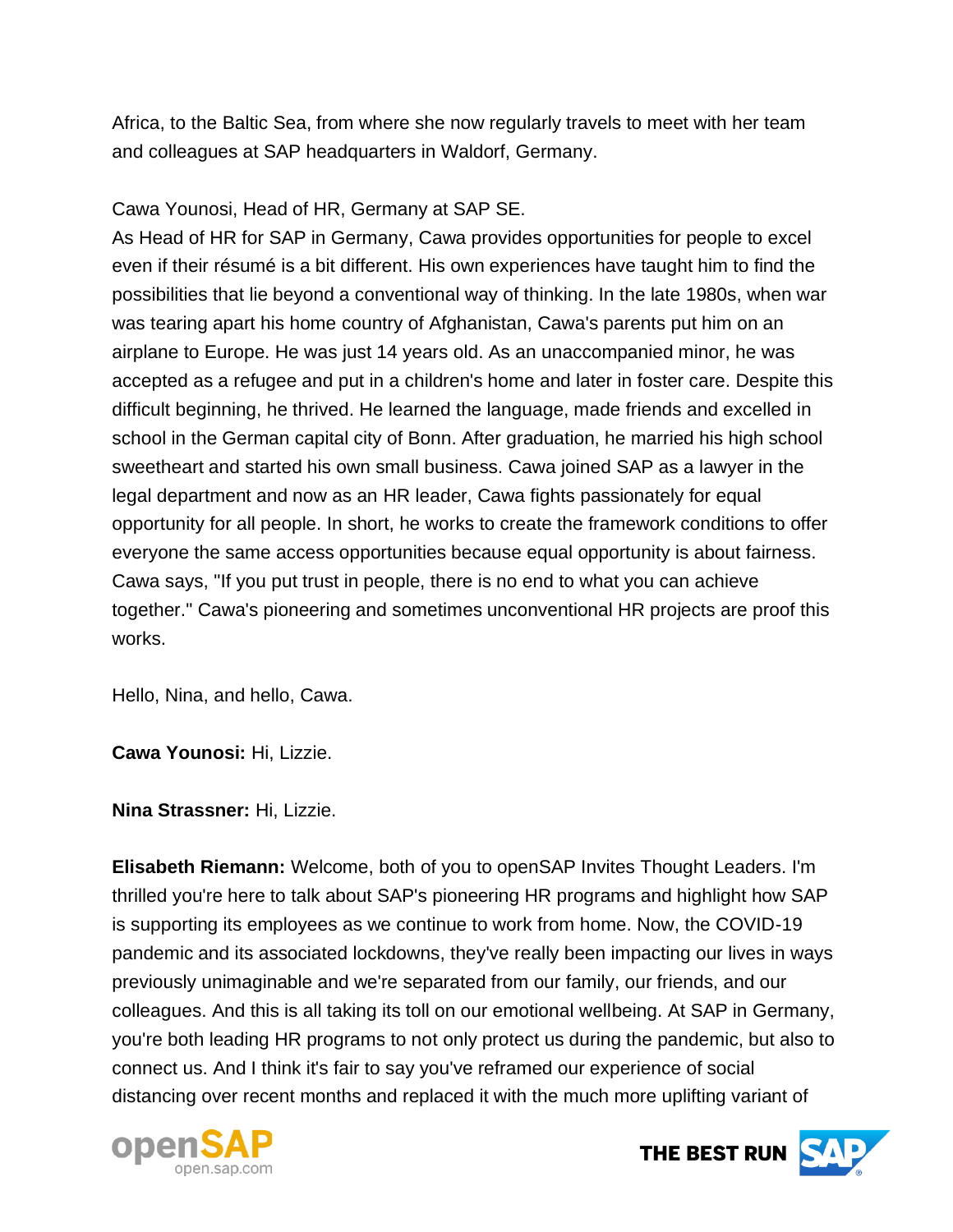distant socializing. Our episode today is all about people. So, I'd like to ask you both what makes HR and diversity topics so important to you personally?

**Nina Strassner:** I think this part of business life is basically the heart of everything, if we start to listen and if we are in close connection with our employees and if they're happy and if they feel heard, they stay healthy, they stay with us, they stay innovative, and we are basically creating a basis for the future. So that sounds very theoretical, but you can see it every day in the office. Or if you put that in your private lives at home, if you have a party, the party is staying. The people are always meeting in the kitchen sometimes. And there are people who are maybe very, very different. But in this area, in the kitchen where everyone comes together and where everyone can be herself or himself, this is where we have crazy ideas and where we have a good time. And this is where we kind of charge our batteries. And this is why a topic like this, apart from eliminating discrimination and kind of stabilizing the paths all our individuals are having, and I think that's the perfect combination.

**Cawa Younosi:** Yes, people has been always important, not just since Corona, but the importance increased definitely during the Corona pandemic because every company understood it's not about revenue only, it's not about profit, it's about people, our most important asset. The health of our employees, of the people, and that they are engaged and they are motivated has been important, but here you have more, uh, stronger feeling why it's important, because our employees are not engaged, because they have a thousand other problems and challenges, then they couldn't provide a service to our customers or to our colleagues. And therefore, we need this company to focus on their needs to help them become this company in order to enable them to provide the services needed for our customers, our partners, and colleagues. And it's also a test for a lot of companies if all the offerings they provided and that they have provided in the past, if they work really or not. Is it only something for career sites or really meaningful offerings? And I think we could show, especially Nina with her theme that the offerings are working and we are able to quickly develop new offerings for each employee group, being a parent or as a single parent, a reality test also for our organization, especially for HR organization.

**Elisabeth Riemann:** I think it's wonderful that you recognize how diverse the workforce is as well, and I think that's what I really love about SAP being a global company. It's so



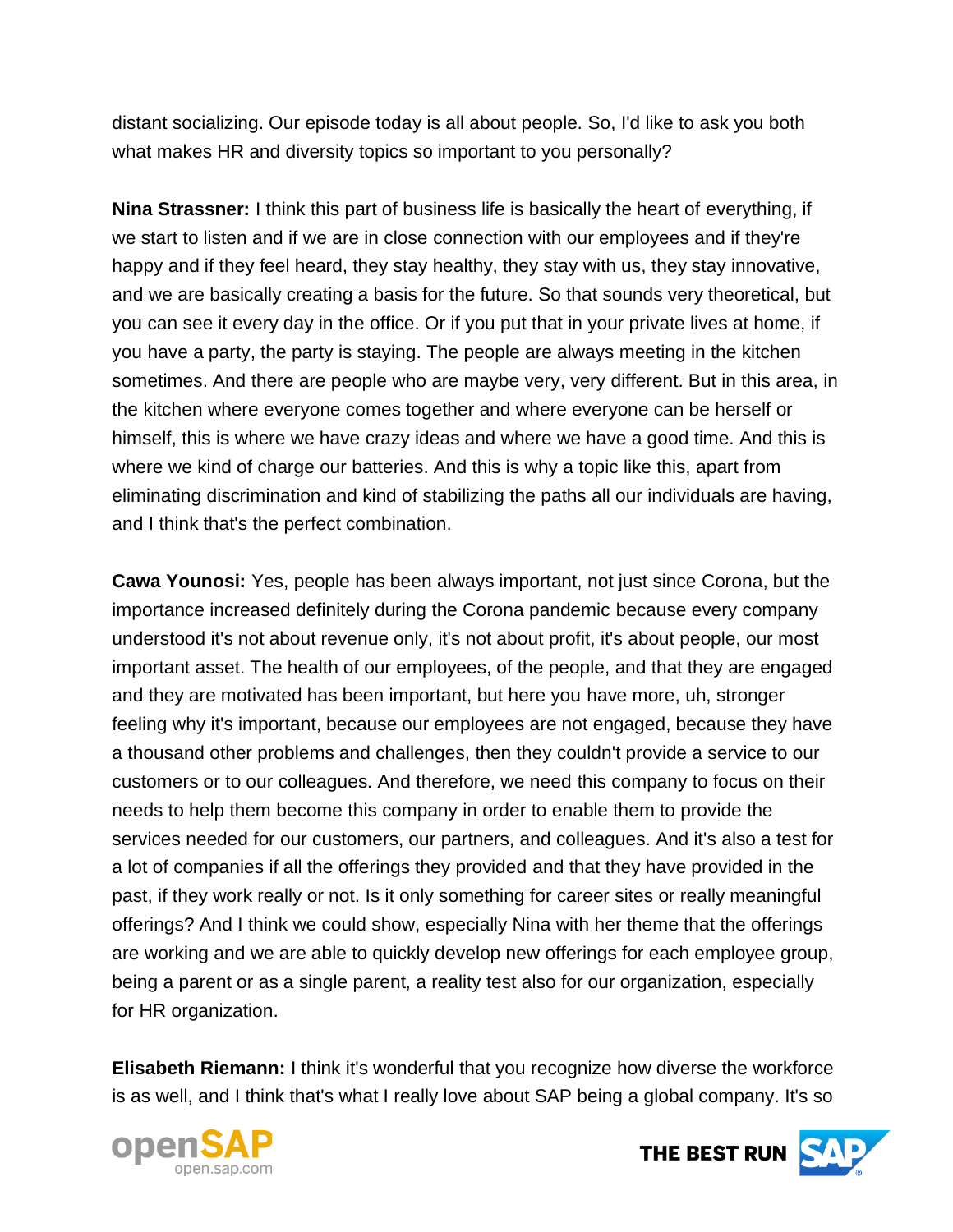culturally diverse and inclusive and that we all have that space to embrace our differences. And so I'd like to ask the both of you now as well, how have your own past experiences, say, your background in the legal profession for you both and your education and family prepared you for your roles at SAP?

**Cawa Younosi:** My past, because, as I said, I'm not born in Germany, but in Afghanistan, I came here as a refugee and there was a sense for equal opportunities not to be disadvantaged in the society and at SAP I find, as you say, the whole world. I was very impressed when I had my interview, my first interview at SAP, it felt like an airport. There were people from all over the world. There's no one dominant nationality. It's a very comfortable environment for me, of course, but it helps me my past, my background also to understand better our employees, especially those of them, who are not German nationality and at SAP in Germany, about 20 percent of our employees have another nationality than German, plus all of those who are of an immigration background. But we cannot, of course, count. And therefore, it helps me, my past to understand what are their needs. How can we help them to ensure in our HR processes and all other offerings and equal opportunities, the same starting point for everyone, no matter which background he or she has. Nina, do you have some examples from your Diversity and People area?

**Nina Strassner:** So private life is a big thing, so family dimensions at its best, so we did what we always do. We are looking on the people working for us that maybe need a little bit of assistance in business life and need flexibility. And then COVID came and then there was a group appearing that was not in scope before, but they were they are all the time, the people living alone, the singles. For me, this was really a learning that we learned from the people that were not visible before, because before they needed no further assistance, they had their friends at work, they had their colleagues there, they could use our sporting facilities and their social life came to an end. So, where I was sitting in home office surrounded by screaming children all the time, and I had like way too much company the whole day. So, I was looking also from my perspective. So, oh, wow, we need a Corona school and we need assistance here. And it really came like karma in a good way came back to us that the people who were living alone had the trust to talk to us and to tell us that they are lonely and that their social life broke down in a way that we needed a little bit of a spotlight on. And that happened really quickly. I'm really thankful for that, that they opened up and said, hey, can we, I don't know, it



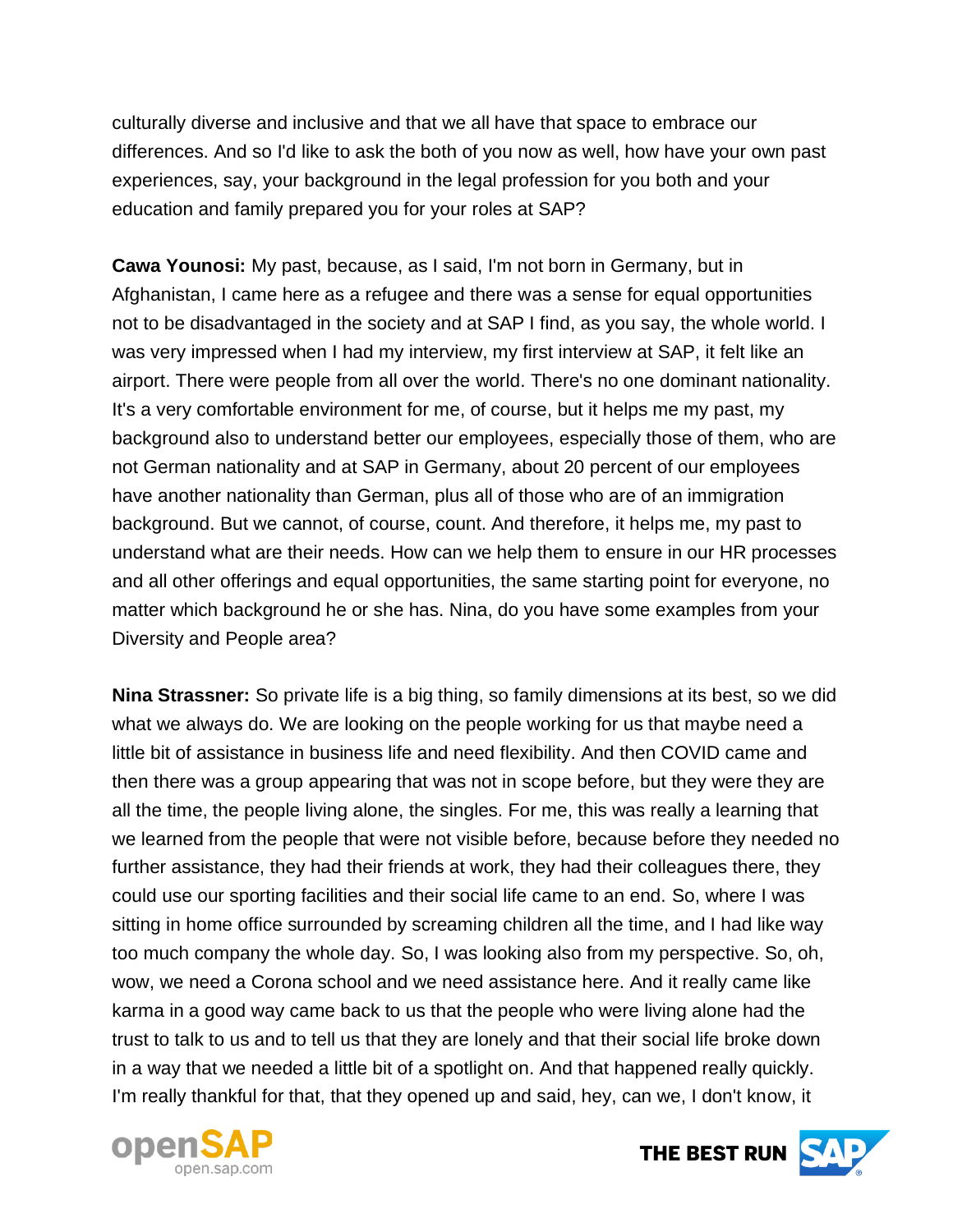maybe sounds funny, but I'm starting to talk to my plant and my plant is talking back, so I have the feeling that I'm getting crazier and maybe I'm lonely and Nina can we have maybe a coffee together tomorrow at five after work? And that really triggered something inside me. And what we then did is kind of shifting our work from the classic diversity and inclusion programs and initiatives. We brought back what they are missing. So how to do that virtually that was fun. It worked. So, we cooked together. We had lectures with authors, and we were not talking about their books. We were talking also about how they are working from home. And it was funny to see how many diverse aspects also our guests are having. And they loved to talk to us because they were not like asked about their, um, career only, they were asked about how they're living with their families. So that was quite a journey.

**Cawa Younosi:** We set a German record for our virtual barbecue.

**Nina Strassner:** That's right.

**Elisabeth Riemann:** The most participants, how many were the Cawa?

**Cawa Younosi:** Thousand eight hundred participants, plus, of course, family and friends in front of a display, but one thousand eight hundred people. We barbecued together via Twitch with a very popular cook in Germany. And this was really a big event. Of course, newspapers reported on that and we had fun. And the same time we had the publicity. Not our first goal, but nice to have.

**Elisabeth Riemann:** And I think that's really wonderful to bring so many different people together.

#### **Nina Strassner:** Exactly.

**Elisabeth Riemann:** And Nina, you're an experienced author, a writer and blogger, as well as being a lawyer as well. And last year, you and your team started a monthly SAP employee magazine in Germany, and you called it How to Home Office. And it's packed with HR information, stories, and news to support and entertain us all while we work at home. And so, I wanted to ask you and Cawa too, how do you "do home office", what's your typical day look like when you're working from home?



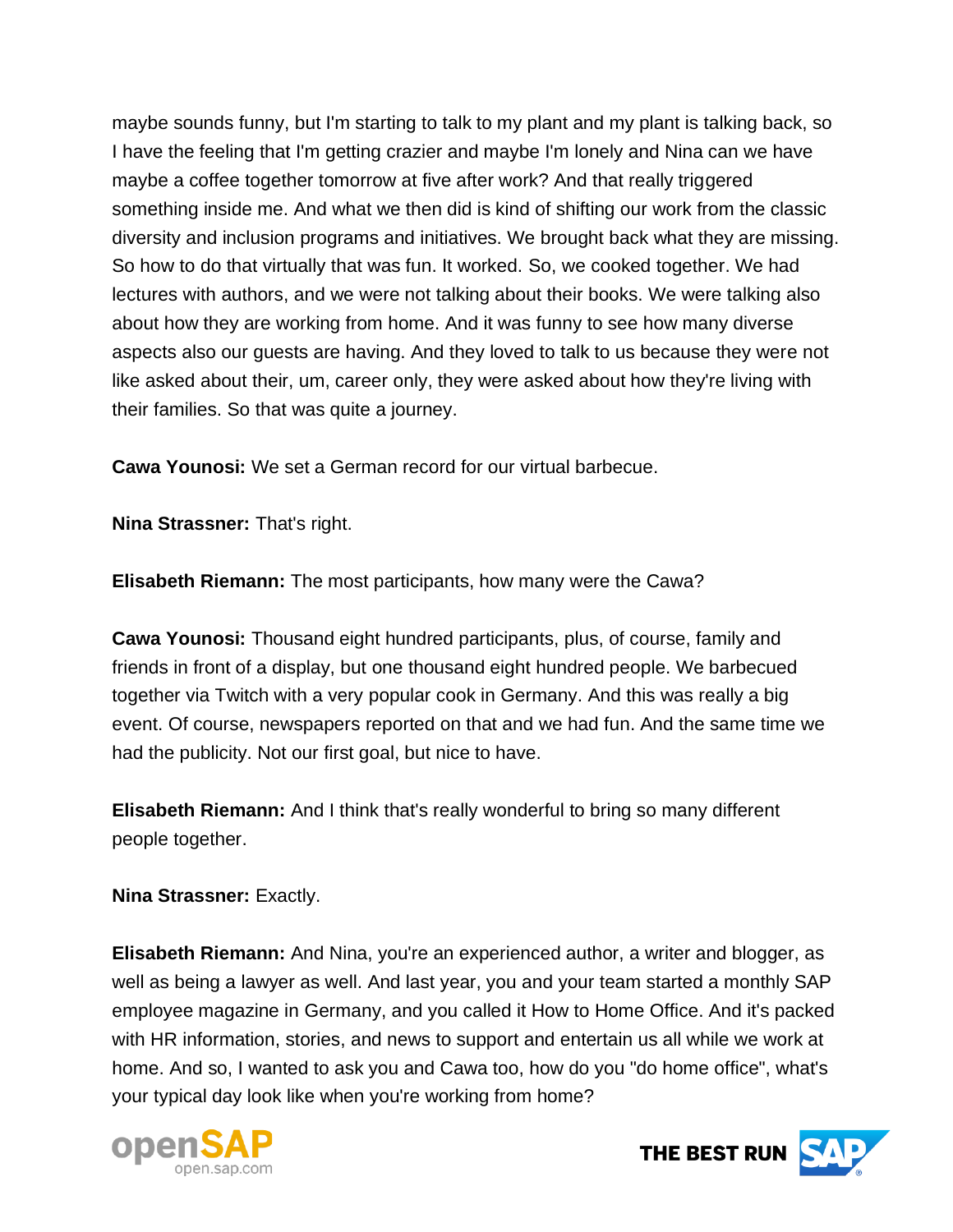**Cawa Younosi:** Waking up and then just switched your room from bedroom to office without taking a shower, and I try if it's possible, especially in spring and summer, to also go out to walk and to have your calls during your walk around in forests or around SAP building, because I am living just 600 meters from our headquarters, therefore home office has another meaning for me. It's important for ritual work that you have enough breaks. Not one call, one meeting after the other. Therefore, we decided last year, in November, I think, to stop back-to-back meetings and initiate it with our IT colleagues to shorten the meetings to twenty five minutes or fifty minutes to give our employees, our colleagues, the time to have a break to, to go out and drink something or do some sport. And this is what I try to do. And what I also try to do when working from home is not to leave my office if it's not really necessary, because when I leave I meet our son and my wife then I have a feeling that work is over and therefore I try to really have a cut. Here's working time and when I leave the office, then it's my private time. And, um, at least for me, it's important to have this separation.

**Nina Strassner:** Yeah, quite similar. I'm struggling with getting up in the morning, but I'm used to this because I watch Netflix until, I don't know, three o'clock in the night because I always click on the next episode. I don't know. My learning curve is not really steep there. So, I wake up every morning and I, I am in denial of everything. And then I have a cup of tea with my children because I'm responsible for home schooling. I mentioned that before, like when my husband and me, when we were sharing or when we were dividing the who's responsible for what and the tasks and things. We really needed to write that down, because home office showed after quite a while that both of us were doing everything and nothing. So, we really needed a new way of working with the children, working with each other, because we were together all the time and not, so we were not talking as well. So, we really needed to prepare our tasks and structures. And I accepted the task of homeschooling, which I regret deeply. But my husband is not willing to take the task back because he said he's going shopping and he's preparing the meals. At around nine o'clock, I start with meetings and, um, I think it's almost a year now and I could agree with Cawa. I need structure. I'm not good at this. It's easy for me, for myself to break the structure. I talked to the team about that if they feel similar. So, we decided to have like an hour of sports at least on Friday. So, this is like the hour dedicated to sports. And we invited a Pilates teacher who's doing Pilates with us. Of course, not the whole team agreed to do so, but they are using this hour of



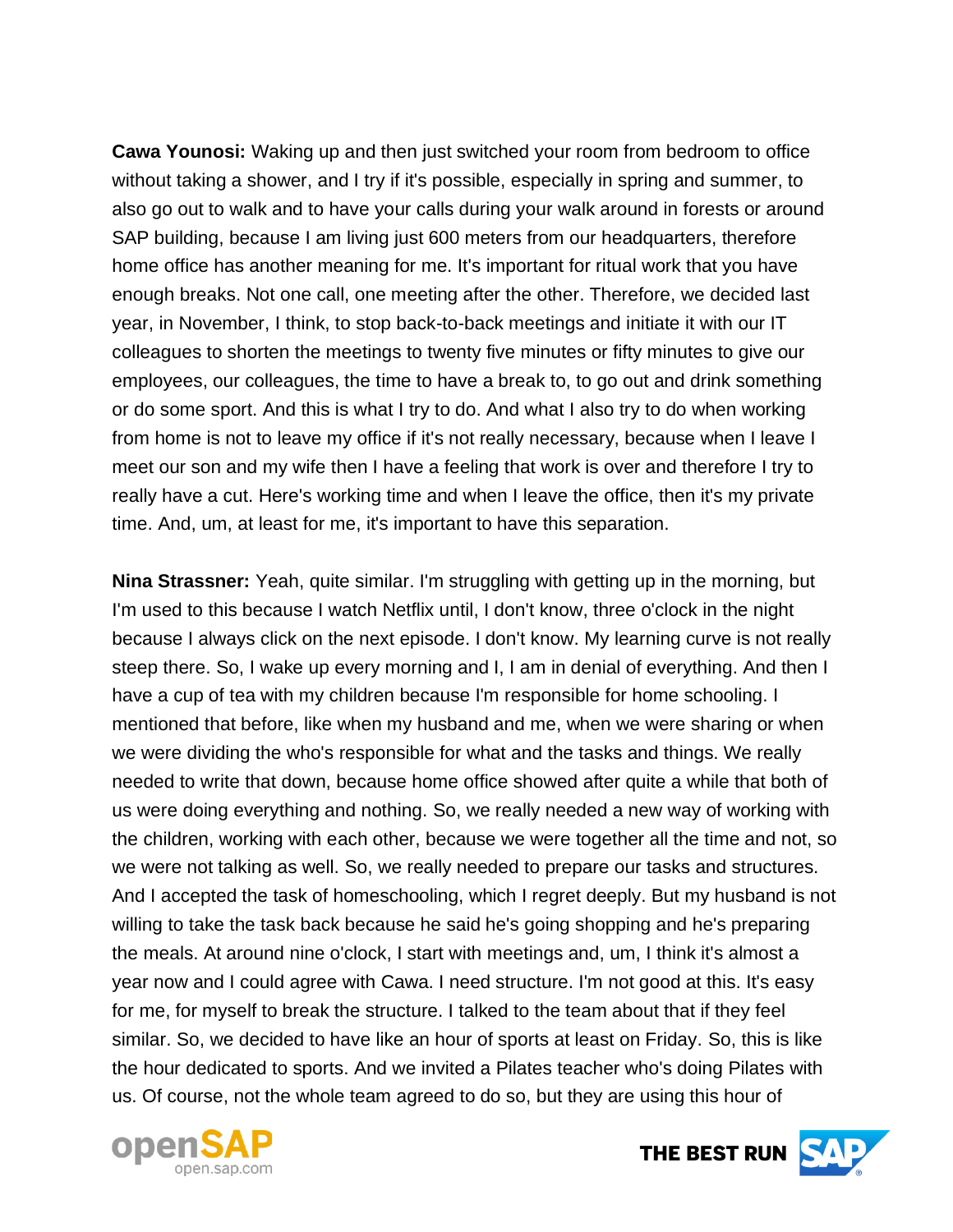maybe a little bit of limited contact with other team members to have a walk or do whatever they like. So this was I mean, that's a pretty new approach, but it came out of the necessity that we needed to help people and actually ourselves as well, as managers, to help each other with structuring, because I think this is nothing that comes natural for for everyone. And as it grows, as employers, we are responsible for the wellbeing. And I think this is something you could learn and what you need to learn. And I'm no exception to that. I really need to learn that to feel good.

**Elisabeth Riemann:** Now, thank you for sharing that, because it's a big responsibility to be that positive role model all the time, and we're all dealing and adjusting with things as well. So, it's really refreshing to hear that it's not something that always comes easy to management colleagues. If I might just jump back to your magazine, which I love, this how to home office, and I think it's great that you and Cawa work on topics that really cover HR topics. So, we get the information that we need, even though we're working from home. But I love the fact that you always want to entertain us as well. And I think that's something that we all love about both of your characters. And what I also like about the How to Home Office is your opening column, Nina, you're always are very honest in that. How do you choose the topics for that?

**Nina Strassner:** I'm writing the column maybe a week before we're issuing the magazine, and it's always something that maybe was kind of troubling me, leading is, of course, a responsibility, but also it is a struggle. And you need to let people know what you're thinking about and what you're struggling with and to be open for feedback.

**Elisabeth Riemann:** And it's keeping it real. I really like the fact that you bring together so many different recipes because you said that lunchtime is a real struggle and Cawa, you said that you're eating pizza right now because your agenda is so full today.

**Nina Strassner:** Cawa, you have to tell us that you are responsible for cooking in your family. I mean, for you, it is a very, very important topic.

**Cawa Younosi:** My wife insists, she's a big fan of clean cooking, no industrial products, I have to buy everything organic and I have to cook everything here in our kitchen. It was something new for me. But meantime, it's not my hobby, but I learned to love cooking. Since Clubhouse is available in Germany, (you know the Clubhouse app?), I



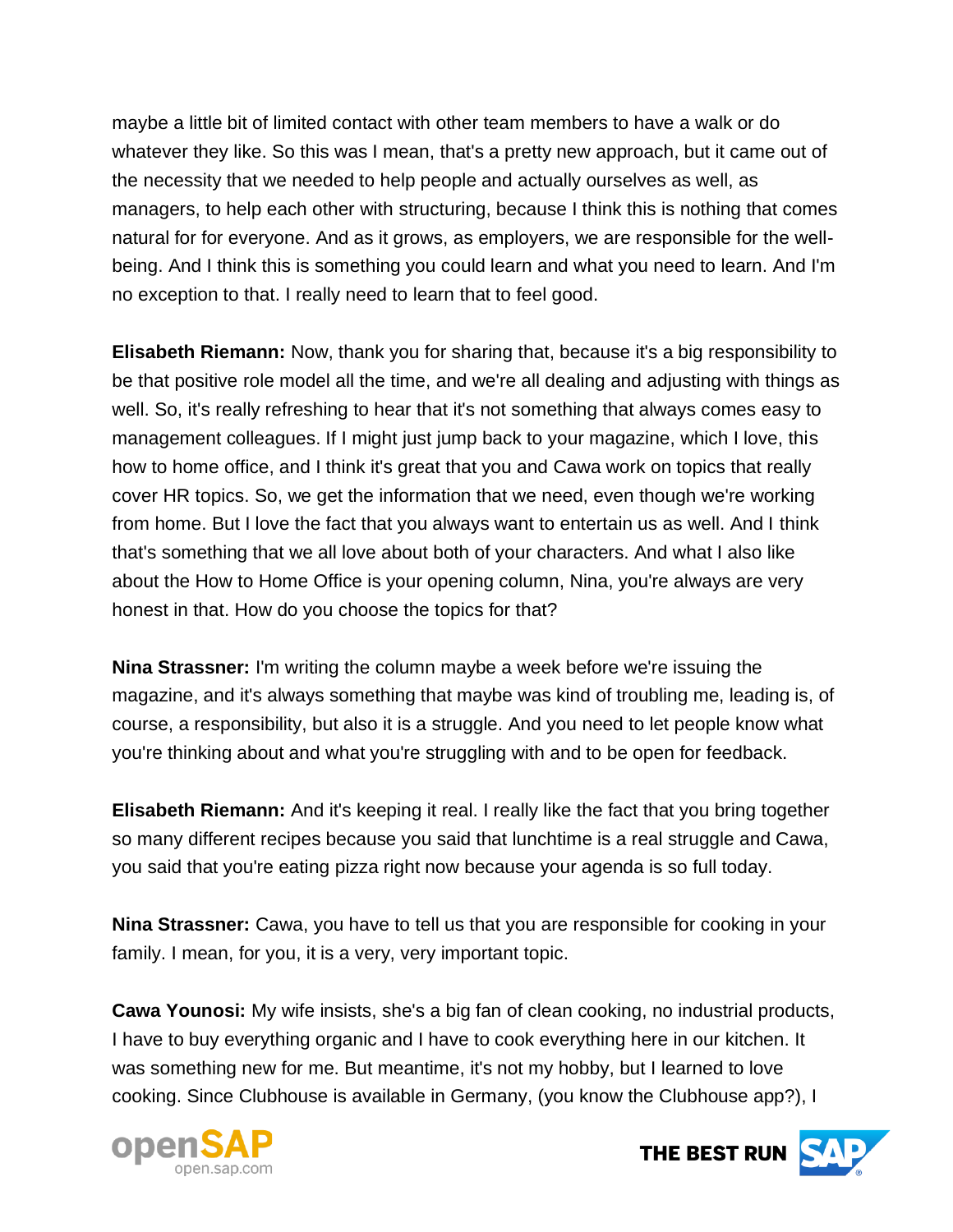can combine both while I'm cooking or cleaning afterwards. I open just some Clubhouse room and discuss people topics with my colleagues and other people from audience or customers. So yes, I really love cooking because of Clubhouse, because it's the only time I can talk about business with our customers in the same time nobody has to wait for something, especially not my wife, although she thinks I need more time since I'm Clubhousing while I'm cooking. I have to optimize multitasking and seems not to be my strength.

**Elisabeth Riemann:** Practice makes perfect,

**Cawa Younosi:** Exactly.

**Elisabeth Riemann:** So, you said that you're a big fan of the new Clubhouse app, because it's helping you to multitask, to do your cooking at lunchtime and also stay in touch with people. And so, I wanted to ask you, what other technologies do you use and what's maybe the most successful approach for communication within your team right now in lockdown?

**Cawa Younosi:** First of all, one question. Nina, your background seems to be my office. Is that a virtual background?

**Nina Strassner: It's your office.** 

**Cawa Younosi:** You're in my office.

**Nina Strassner:** I'm in your office.

**Cawa Younosi:** Our new Head of HR Germany, Nina Strassner, welcome in my office.

**Nina Strassner:** Hiding in Cawa's office

**Cawa Younosi:** I

**Nina Strassner:** Because



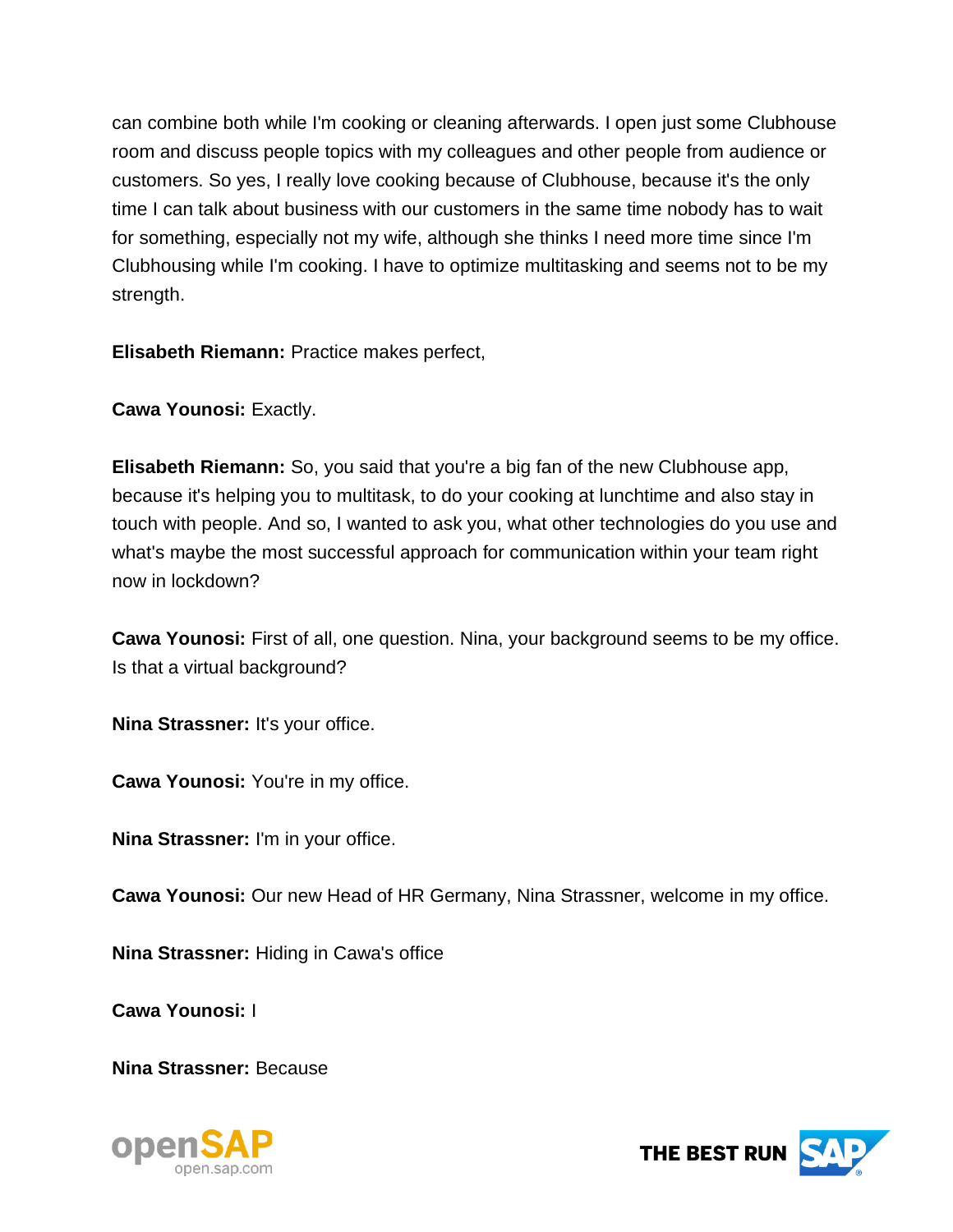**Cawa Younosi:** Miss…

**Nina Strassner:** I'm in Walldorf.

**Cawa Younosi: …**my office.

**Nina Strassner:** Right? Oh, yes,

**Cawa Younosi:** I would

**Cawa Younosi:** To be there.

**Nina Strassner:** Everything is I mean, there's a lot of, there are a lot of letters lying around. So, you could see I mean, now we have proof that you are actually really taking home officing seriously.

**Cawa Younosi:** Exactly. OK, back to your question. I think it's not enough to have one platform, um, Clubhouse shows, but also LinkedIn and Instagram, uh, and Facebook, even Facebook. I have a lot of, colleagues who are only on Facebook still, not on other platforms and also Twitter. And therefore, I think the times where you needed only one platform is over. Now, you have to follow in multi-channel strategy to pick up the people where they are. I'm trying to use different platforms. Our SAP collaboration tools, but also the social media and of course, with target messages to stay in contact with our colleagues and also to get ideas, and feedback, and new suggestions. We love to get challenged by our colleagues. And so far, I think there's no other company, at least in Germany, with so many offerings which are very well received also by our employees. And the next one is one of the funniest and unique opportunity to launch our Wau Wau app.

**Elisabeth Riemann:** A Wau Wau app, tell us more.

**Cawa Younosi:** Nina.

**Nina Strassner:** It's about dogs, so it's the Wau Wau in German. So, what do they say in English? Woof!



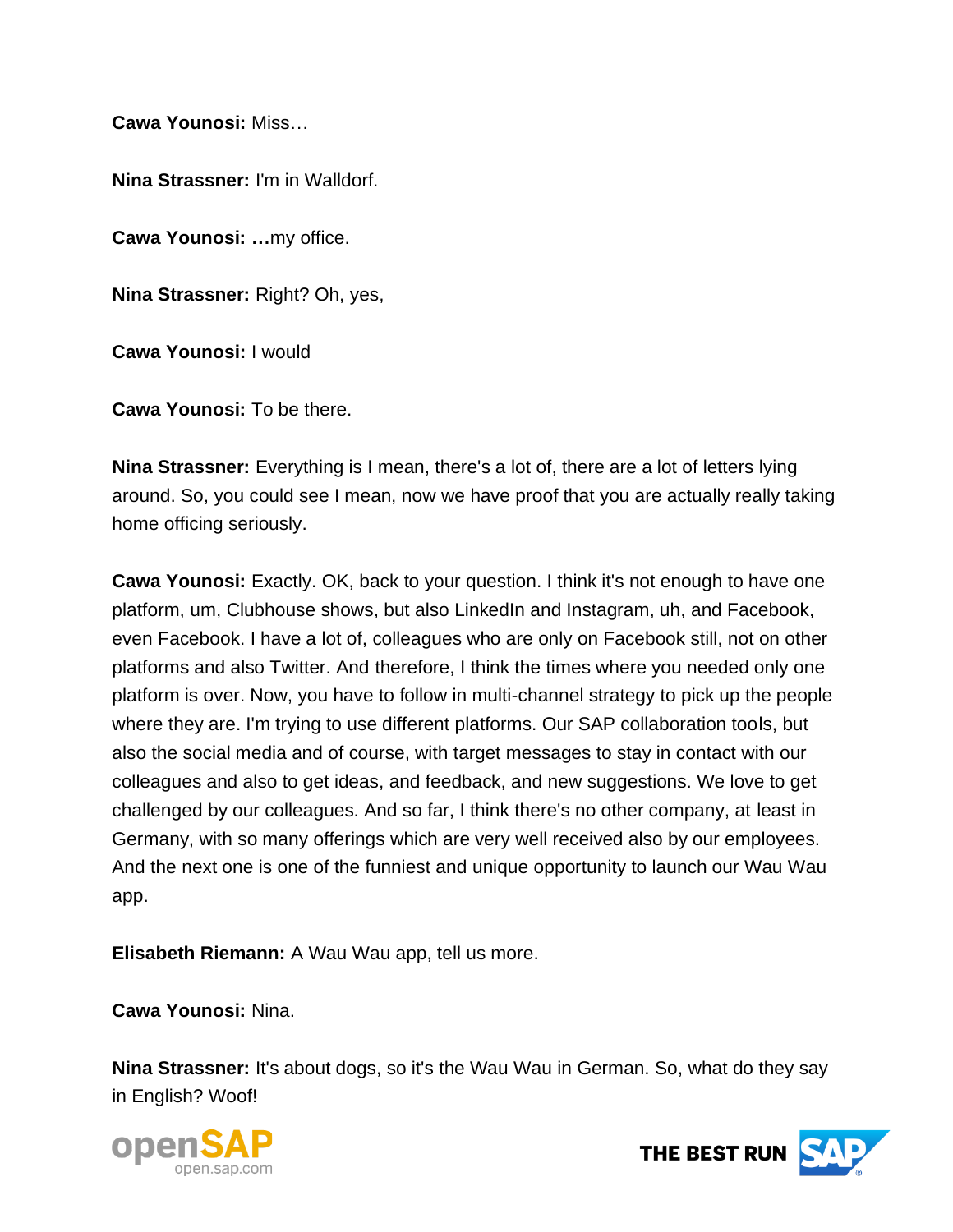**Elisabeth Riemann:** Woof, Woof,

**Nina Strassner:** Woof, woof.

**Elisabeth Riemann:** This is what I think's really fascinating, that animals make so many different noises depending on the language. It's completely different.

**Nina Strassner:** Yeah, I mean, German dogs apparently like very cheerful personalities. They say, Wau, Wau, and we have a Wau Wau app and it was something that started before COVID, because we realized or we know that family issues or private issues are not only mom, dad, and kids, but also pets. And it is an app that connects people who love dogs and who want to go for a walk with a dog, but maybe don't want to have a dog themselves. I'm a mom. I don't want to have a dog. My children want to have a dog. So, it's kind of dog sitting. So, we came up with this within SAP. So, students were helping us with this. And it is kind of a program that can be used for other things, too. I'm looking forward when we can use it for children

#### **Cawa Younosi:** No.

**Nina Strassner:** And taking walks with children because I took so many walks in the past eight months, I don't want to take walks anymore.

**Cawa Younosi:** But you will start, it's just an SAP internal app only for colleagues and, um, we will start with dogs and maybe we can expand also for kids.

**Elisabeth Riemann:** That's the spirit of HR at SAP though in your teams right, you go into experimentation, you're really trying things out, having fun, thinking about the real situation, the real people, what we're dealing with in life, and then thinking what apps, what programs what initiatives you might be able to implement to serve those people, those colleagues. Right. So, you're doing brainstorming, I think, in your team meetings by the sounds of it and coming up with these fun ideas and just trying it out to start with.

**Nina Strassner:** Exactly. And this is what Cawa was emphasizing, I think that these social channels we are on are a source of creativity, and I'm using these also for contact



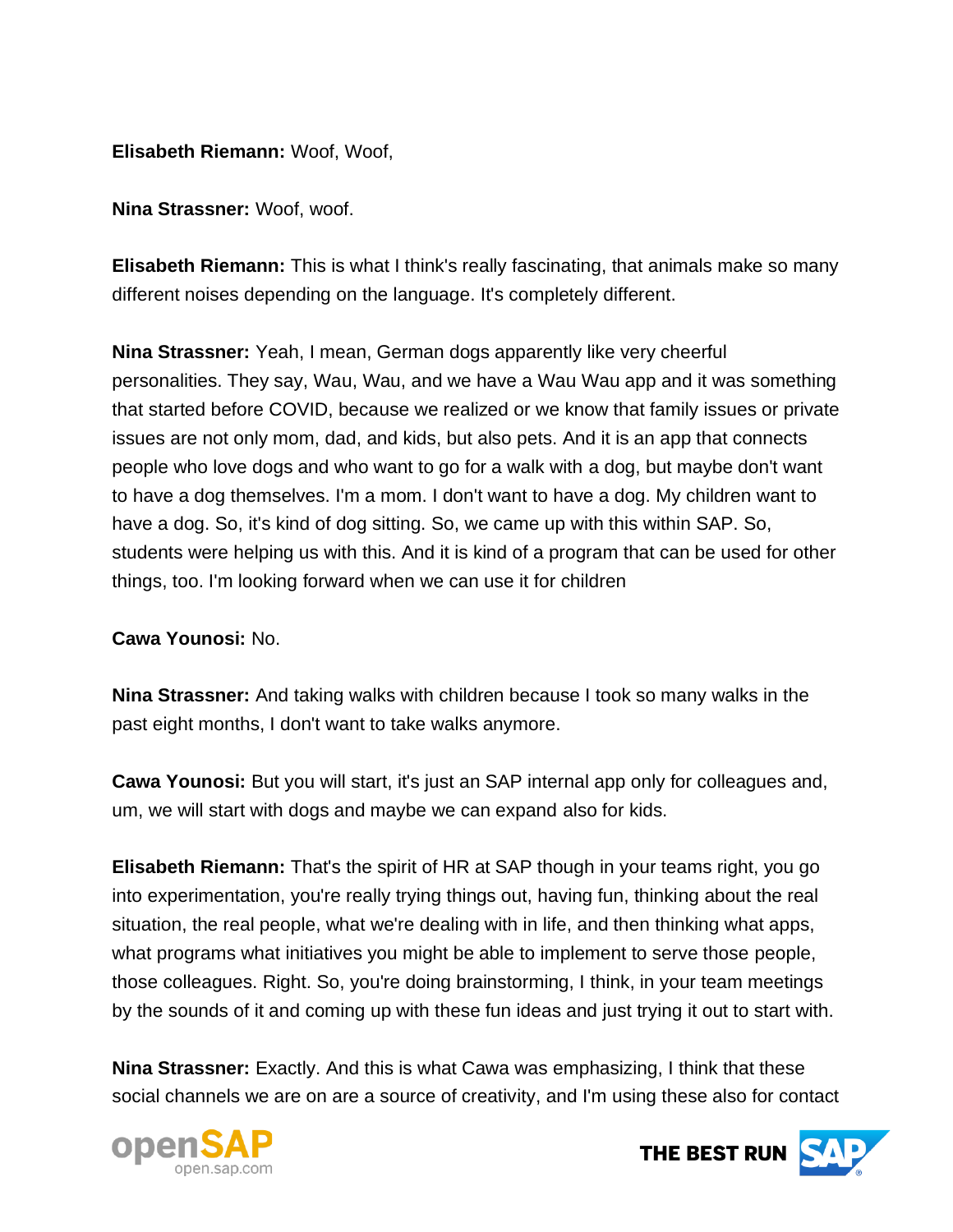with my colleagues and also my team members, because maybe on Instagram then there is a funny post or there is a link somewhere and I can share it with my team members. And then on the next day or maybe weeks after they remember and they're like I see there was this link I sent you and that was nice. So, it's I mean, of course, we have to structure ourselves that we are not getting lost in all of these social media activities. But on the other hand, it's such a valuable source of getting a feeling on what's out there and we can do that too, we can do it better.

**Elisabeth Riemann:** And I think by the sound of it, you're so in tuned with your teams, and I think it's really great that you noticed that working life and private life, one spills over into the other, so there are no longer two separate entities in our lives. As you said, Cawa as well, you know, having that structure, not leaving your office unless you've kind of finished work and that's your way of coping with home office (working from home). And I think it's really good to really roll out programs and support us with that as well. That's really good. And if we look to the future a little bit and if we dare to talk about a post-pandemic world, what do you think would be the preferred working model? I mean, we've had this massive shift where most of us have been working from a remote location from home. How do you think we're going to get back into the offices? And what do you think that working day reality might be in future?

**Nina Strassner:** I think that we had a high acceptance of home office before, I mean, at least for Germany, we had two and a half days on average, where our employees loved to stay at home. And I think we have to realize that maybe home office forever is not a solution for everyone. And of course, we are evaluating right now what our employees want. But right now, there's still no point for discussion, it's simply forbidden. But when COVID, when the crisis is over and when everyone is relieved that maybe some of us can go back to the office, I mean, we have to count that into. Oh, thank God, I can go back to the office. And I think when this period is over, we get then we have data. We could really rely. And I think that there will be a home office in the future. We now find that the reason to go to work is not sitting at our desk and looking into our computers. This is not why we are going to work. We are realizing right now that it is having that contact with colleagues and getting in touch again. So why not transferring this for people who want that? I mean, of course there will be desks and if you need your private desk and everything because you don't want to be disturbed, of course you can have that. But better and nicer opportunities for people who shifted their mindset a little



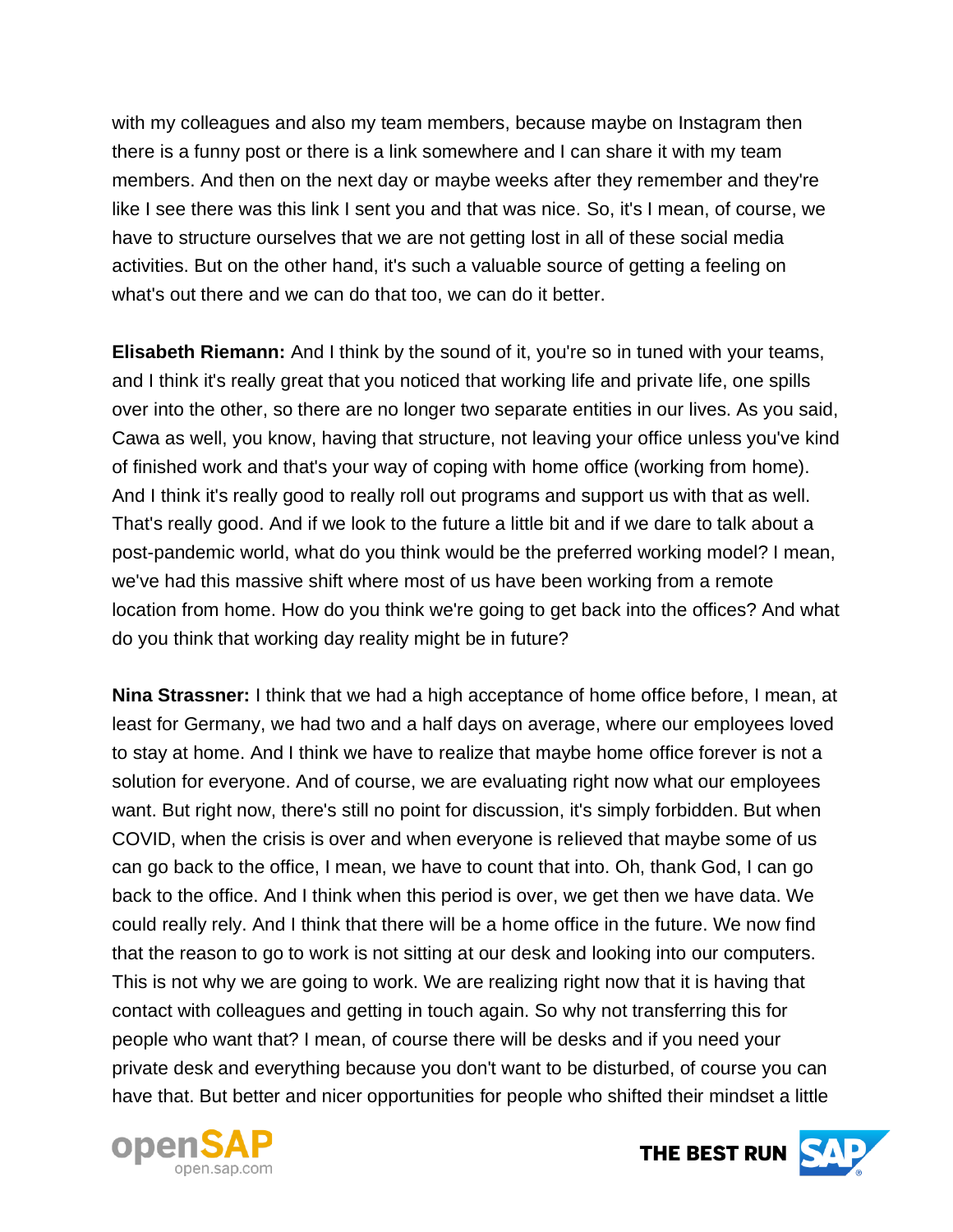bit towards the hey, I'm in the office to share ideas and to get creativity and to have the joy again that we now really value that we can just shout over a desk and someone is answering and it's not the plant or the dog or everything. So really, an expert, a colleague who can, you know, where you can use his or her mind with.

**Elisabeth Riemann:** Mm hmm, and I think these collaborative aspects, that's something I think that we're missing. Obviously, there are tools like Mural that we can use to do kind of interactive workshops and discussions like that. But there's no replacing really this one on one, or the human contact within the team where you can really have fun brainstorming, working together. And I think, you know, that might be a challenge, maybe looking at the office spaces that we have and maybe optimizing and evolving those in future to make sure a different type of collaborative work is then possible.

**Cawa Younosi:** As Nina said, and you too, Lizzie, hybrid work will be the future, and I think the share of mobile workers working from your home will increase after COVID too. Here in Germany our colleagues, um, worked, um, at the time before Corona two or three times per week. But at the end, we are social beings. We need to actually work colleagues and to we have to change the way how we, uh, we provide offices. We need more collaboration spaces. So, when you go to office because you have an added value, not because your boss asked you or you have done it in the past, but you have added value, didn't staying at home. And we are preparing ourselves and what I'm working on already is to organize our next Christmas party. It will be, I think, the best Christmas party ever at least in Germany. And we are already working on it because we hope that at that time, we, uh, we are able to come together.

**Elisabeth Riemann:** It's nice to dream of that and hope that it's not in the too distant future as well. And we've talked and covered quite a few of the different HR programs and initiatives. What are your personal program highlights? Which are you most proud of?

**Nina Strassner:** Cawa, you start, I have so many.

**Cawa Younosi:** I too, um, I think it was our virtual Christmas party, to be honest, because, the four hours entertainment by Nina, while all our colleagues are cooking. To



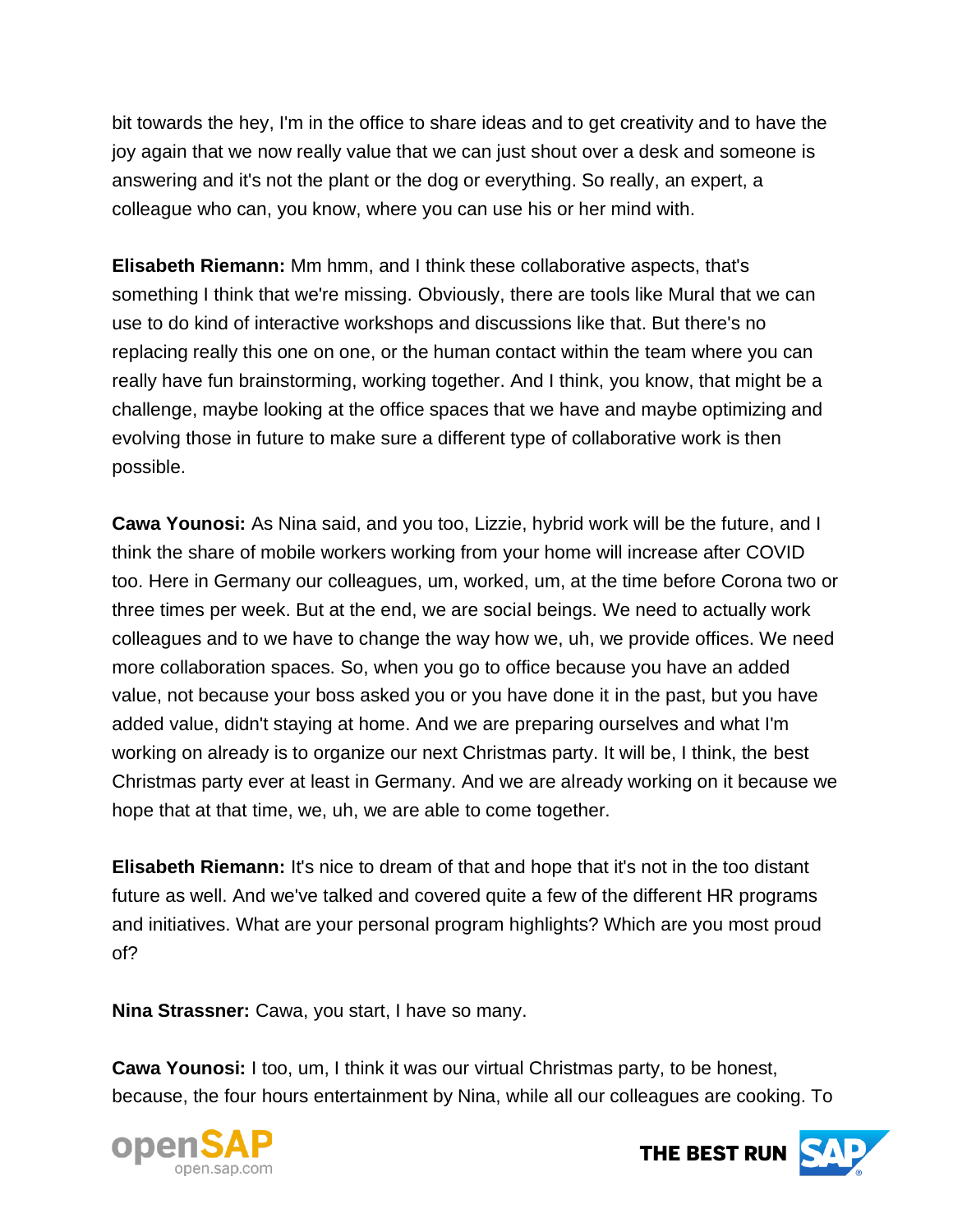have a four-hour virtual party, a Christmas party, it's really a challenge. And, uh, to notice that our colleagues, we I think we had ten thousand at the end, was with us four hours to celebrate Christmas with us. It was a highlight for me. But at the end I was surprised by Christian Klein. I was, uh, I didn't know that he will also join our party, he crashed our Christmas party.

#### **Elisabeth Riemann:** The CEO crashed the party!

**Cawa Younosi:** It was really funny, and I think that this was my highlight. There are a lot of other highlights our wine tasting, etc. But Christmas party. Nina.

**Nina Strassner:** My highlights were these little insightful and helpful sessions we had. We had a psychologist who talked about what happens in our brain when we are under stress. And that's COVID that is a stressful thing. And they what Cawa mentioned before, it's so, so much easier than before to get experts on the stage because they don't have to travel anymore. They just switch on their screens and click a button and then they're on and then we have them right in touch with our employees. And these little nudges with we had Nicole Staudinger, the coach who talked about how you're resilient and how to communicate so that easy these easy little nudges in between where I also learned a lot while sometimes hosting it or just listening to it. And this is really what I really liked about last year, the willingness of our colleagues and employees to attend virtual meetings. Before it was kind of like second place or third. But now it's a nice way, you can sit there at home and our colleagues are listening to us even after work. It's not work for them alone. It's something that brings value to their lives. Now they're experts talking to our colleagues specifically. And this is something I really enjoyed.

**Elisabeth Riemann:** And I think one thing that at SAP and HR, you've been doing a lot for the mental health and well-being of employees, do you want to tell us some of the highlights there too?

**Cawa Younosi:** We started in Germany, already in 2018, with our mindfulness program, SAP for You, the largest mindfulness program in the German industry. And because we understood at that time that physical fitness and mental fitness are equal, it's not only about jogging sports, but also we have to keep in mind that we are facing a



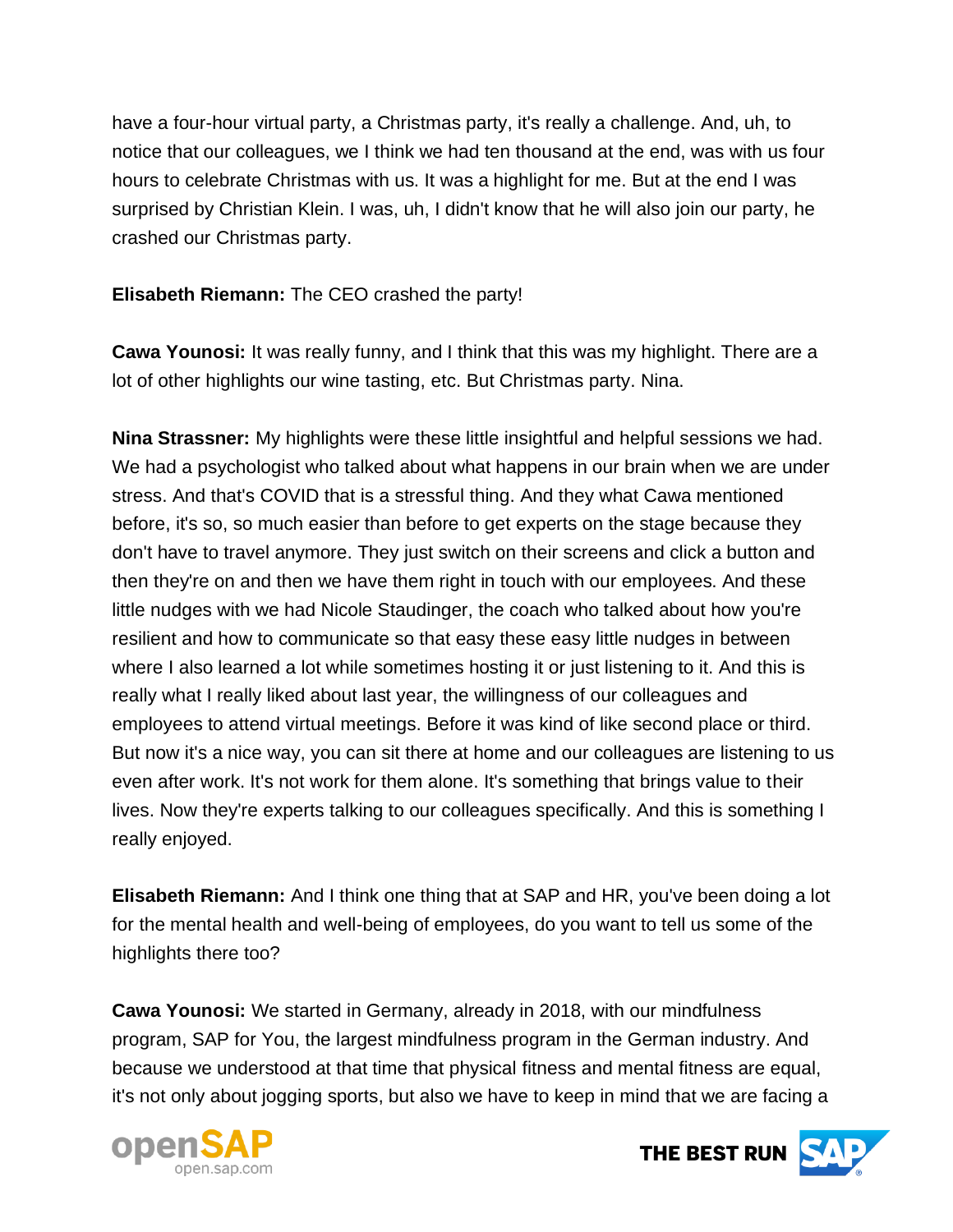lot of challenges, social media and quick changes, etc., that we that we stay also mentally healthy and the long time sustainable. I think we started in June or July. We had already five thousand colleagues in Germany alone who participated in one of our offerings. 2019, we had already 10,000, and that helped us to be well prepared for the Corona time that sort of the majority of our colleagues had some trainings for selfmotivation and to take care to yourselves.

**Nina Strassner:** The main object of this program that it is it always has a direct impact on how you could structure and how you could work better for yourself. It is really searching inside yourself. And when COVID came, before the classes were full and then COVID came and the classes were empty kind of. And we were like, whoa, what is what, what, what's going on? Like, what's the reason for that? And it took six weeks and then we had to double the amount of classes and we were flooded by employees. So that's also a thing that we learned.

**Elisabeth Riemann:** I think it's great when larger companies like SAP really provide this offering to its employees and in such a way that it's so accessible and it's really on demand when they need it. There's been a lot of awards that have been given to HR, so I'd like to ask you, Cawa, which awards are you most proud of and why?

**Cawa Younosi:** It's the feedback of our colleagues on Glassdoor because there are, of course, a lot of awards, top employers, we are very proud that we reached a first place for the first time in Germany a few days ago. We have the highest number with 4.8 out of 5 stars. And there's no other bigger company in Germany with that number. It's just a very important confirmation that what we are what we are doing is not only something which we have fun with it, but also, it's something. Not only the top rating, but also the lowest rating is important to understand. If there any issue we could fix or the one stars or individual cases and nothing, something structurally, which we could fix at the company. And of course, all other awards, I love them also too. I can't get enough! Um, but that honest feedback I get is on Glassdoor. Nina, do you have a favorite?

**Nina Strassner:** I

**Cawa Younosi:** But



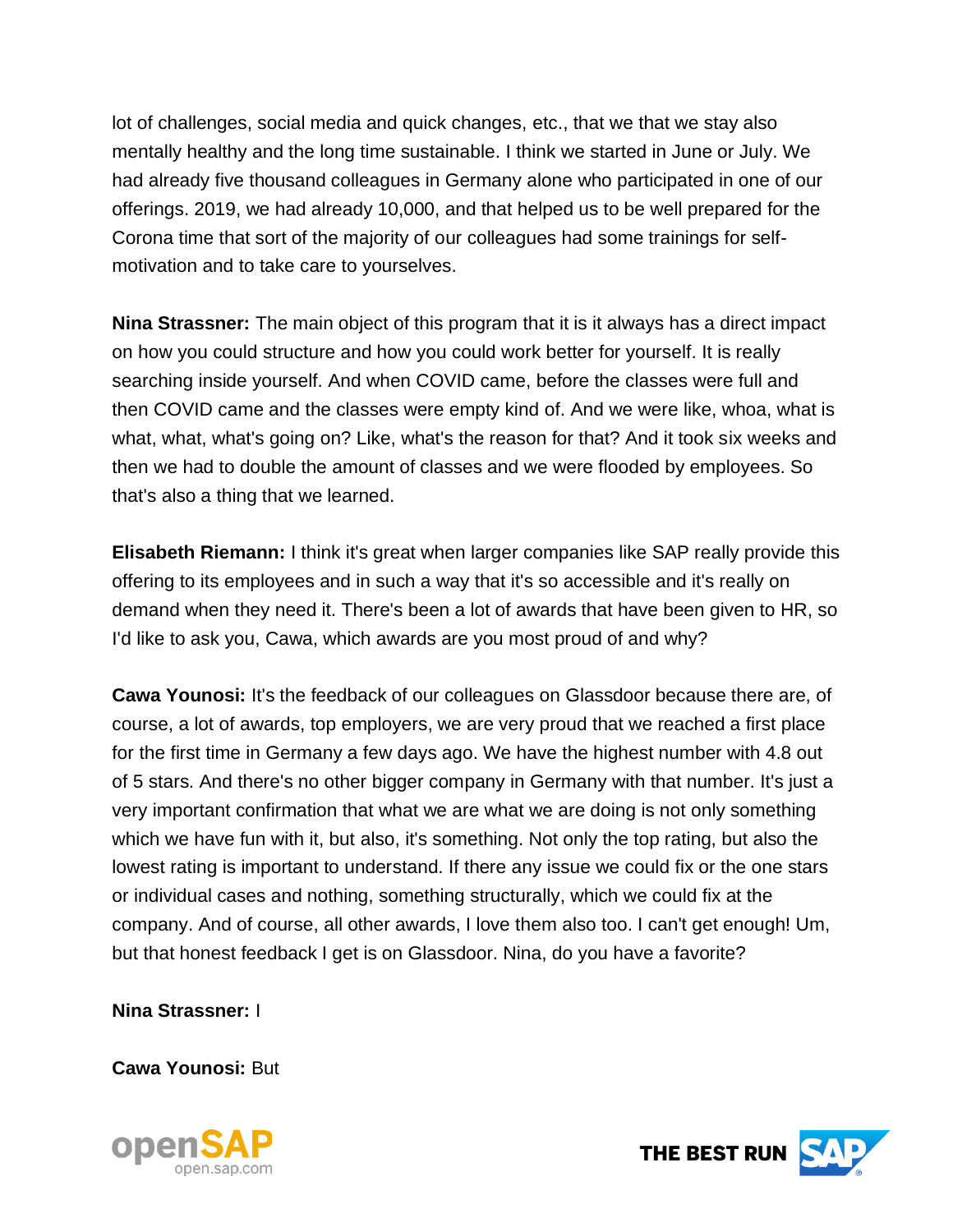**Nina Strassner:** Mean, I wanted

**Cawa Younosi:** What

**Nina Strassner:** To talk to

**Cawa Younosi:** I want Nina did

**Nina Strassner:** The LGBT?

**Cawa Younosi:** Exactly.

**Nina Strassner:** We are the most LGBT+ friendly company in Germany, and it's not that they just give it to you. So, my team was really, really busy in answering, like a million questions for that. And it helps us to think about all our initiatives. And there were like little nudges in between, like, oh, that's a good question. Are we actually doing that? Yes, we're doing it about maybe, oh, let's get better there. So, it really has a use for us as well. Um, but what Cawa said, the, um, the employees and the honesty, that is kind of what I really appreciate and what Cawa is always saying, we are not green washing or pink washing here. We want and we need the honesty. And then it is fun if you have the reward for it then at the end because you know it's honest and it's not because you pretended to be something that we are really not doing. So, when we look on our numbers, we want trustworthy numbers. We want real numbers and we want the real opinions and of course sometimes they hurt, but then we need to find out where we can get better.

**Cawa Younosi:** And, the biggest feedback award is when your own works council posts on LinkedIn, as it happened today, and give you compliments, as Head of HR. We have, of course, different perspective, etc. But today, "Cawa kudos, it's honestly hard to explain how integral you are to this team. Team player!" I think my job is done when

**Nina Strassner:** Life

**Cawa Younosi:** Work



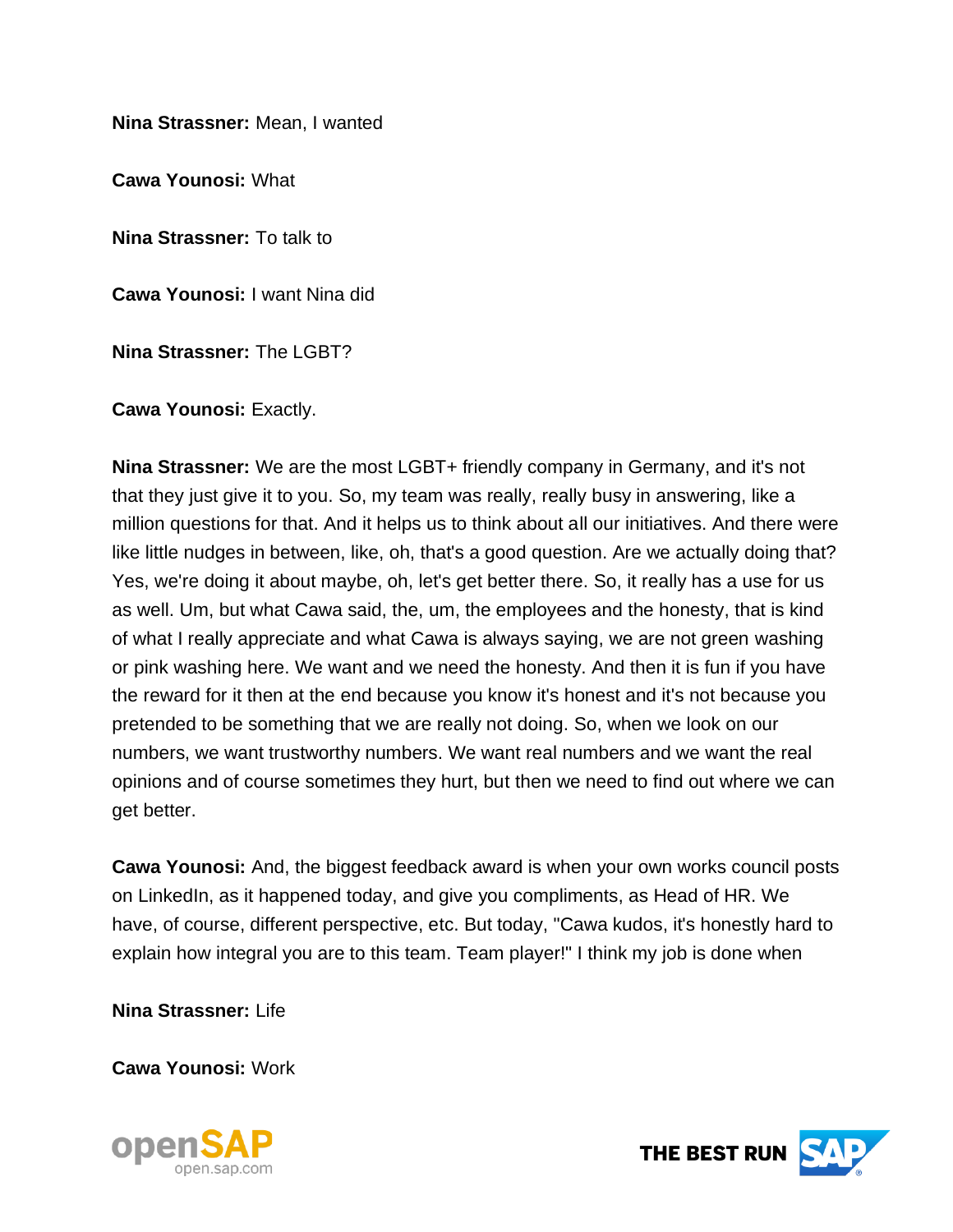**Nina Strassner:** Goals.

**Cawa Younosi:** Begin.

**Cawa Younosi:** Begins to push our compliments on LinkedIn, not only internally for everybody out there.

**Elisabeth Riemann:** That speaks volumes. It does.

**Cawa Younosi:** Yes, it's maybe it's also and, uh, Cawa, you need another job now. Next step.

**Nina Strassner:** It stands for a good atmosphere, right, that there is a good collaborating space already.

**Elisabeth Riemann:** That's so important, I think, for employees to see that as well, that's collaboration there and that the honest feedback really plays back into the system as well and is evaluated. And so, I want to ask you, what are the most important HR topics for you then 2021, where do we need to improve and what do we still need to learn?

**Nina Strassner:** With a focus on Germany, I think we have to work on motivation like how do we stay motivated in a lighthearted way, because I think it still is a struggle to not knowing when this drama is stopping. It's very hard for all of us. And looking on my team, we really want to work on our stay in touch approaches. So that's not also parents who are in their vacational times at home, but also other employees, how to stay close to each other. That really stays important from my perspective and also to really keep an eye on how we are working, because I think everyone needs breaks and we really have to have a close eye on the employees helping them, as we already said, and structuring and keeping a close eye on how these meetings structures are going and especially also caring for our managers as well, because we're talking about employees a lot. But good managers who care for their teams, they need assistance as well. And a hand sometimes and sometimes a hint to do. So, from the diversity point of view we have, we focus on racism, um, and programs around that and initiatives a lot, because I think that apart from COVID, there also still other aspects and topics we need to



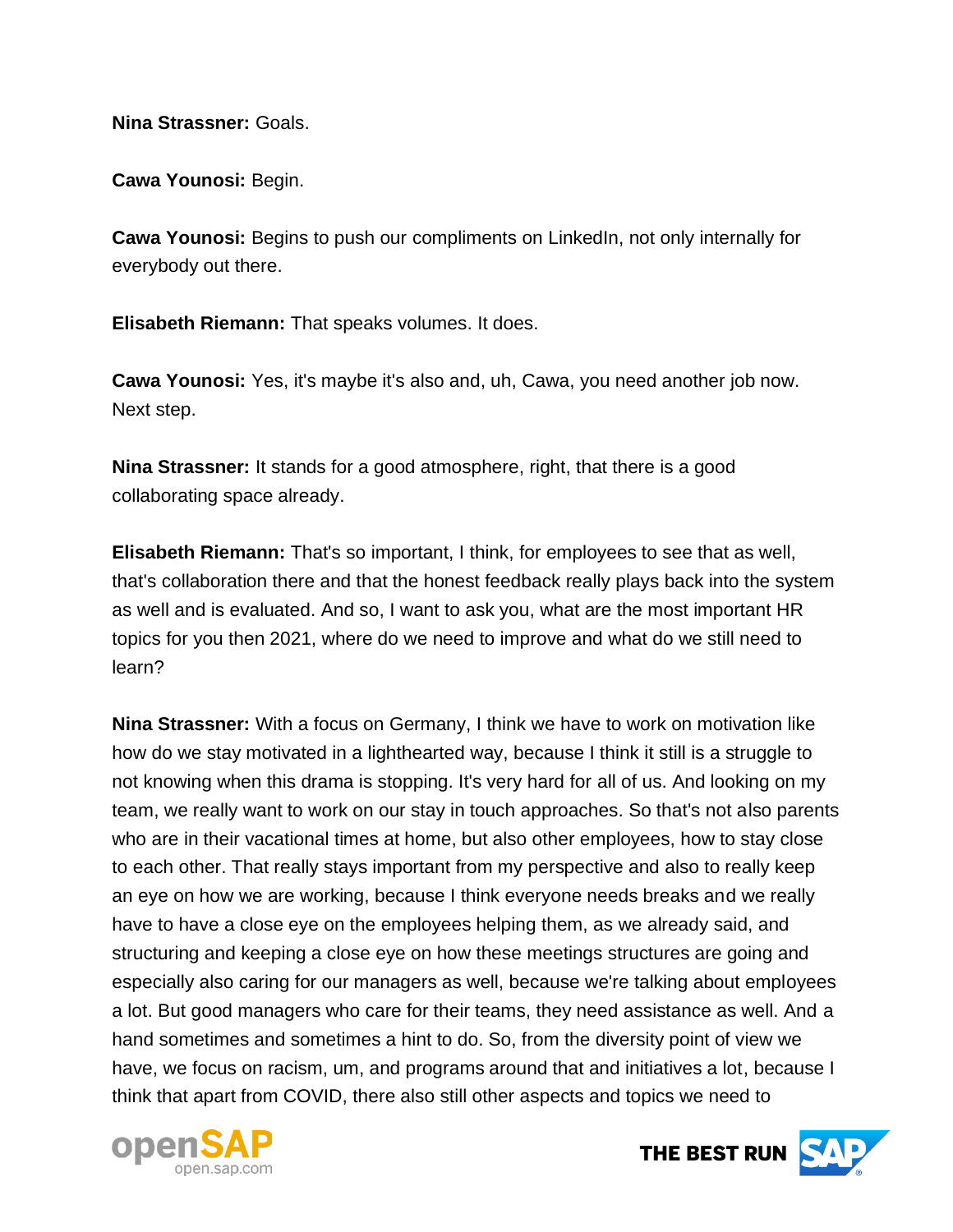discuss. And diversity, as we're always repeatedly saying, is not only about gender, even if this is sometimes the spontaneous reaction we have. We have important topics to discuss, especially in times where we need empathy more than before.

**Cawa Younosi:** Yes, most important topic. 2021 for me is as mentioned our Christmas party, upcoming Christmas party for me. Uh.

**Nina Strassner:** It helps you to stay sane,

**Cawa Younosi:** Exactly,

**Nina Strassner:** Admit it

**Cawa Younosi:** To dream at least.

**Nina Strassner:** To dream.

**Cawa Younosi:** But seriously, I think for me to manage the transition phase between a lockdown and virtual working and I hope from Q2 on, or Q3, we are able to also go back to office and to not only work at home and there's a transition phase, how to manage it best for both, for colleagues who want to continue to work from home office and for those who want to come back to office and to, um, to offer them a warm welcome. It's not only, I am back in office and continue, but that we have also an experience for them, a new feeling to go back to office to see our colleagues again. But life won't be the same as before Corona. There are some changes and the challenges to be prepared to have to continue with our offerings and maybe develop new offerings for flex workers who want to just jump in office and go back to home. And also for those of them who want to continue to work from home and others who want to come back and who says, enough home office, I will come every day to office. And we have to also provide and, um, an experience, an environment where they feel good in the offices and they have also fun and other, um, offerings to stay motivated.

**Elisabeth Riemann:** And I think to give direct feedback, I think that's a really amazing approach. I think that's very reassuring to hear that a big employer like SAP is really going to provide a transitional phase that I think most of us are going to need to get



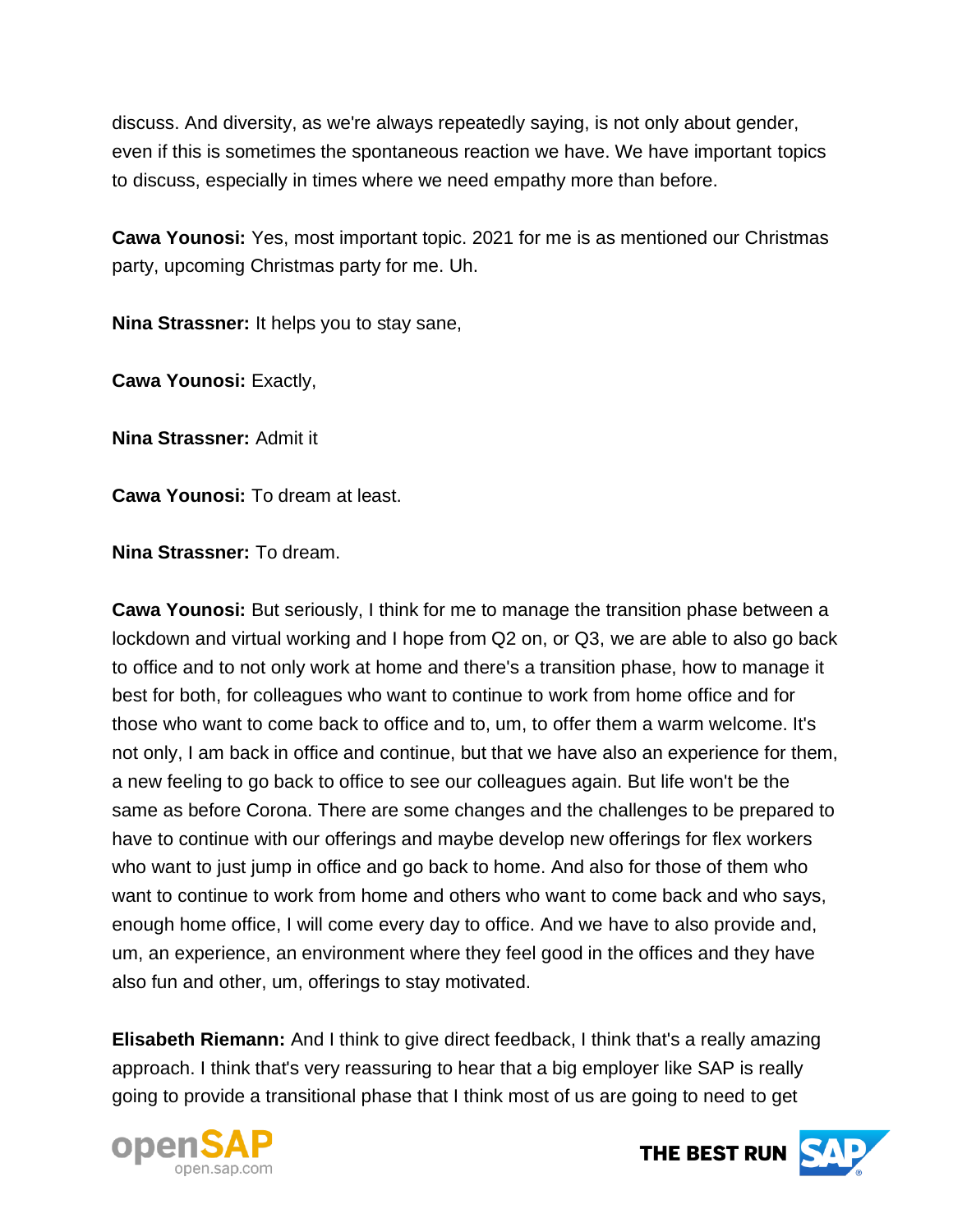back into society and these social interactions that we've missed, I think it could be too much too soon for some people in some cases. And I think the fact that everyone can decide for themselves at their own speed, their own kind of feeling, how much of the mix they want, I think it's about finding the right balance for our diverse and inclusive workforce and for other people, too, and to making sure that everyone's opinions are respected and everyone can find the right model for themselves.

**Cawa Younosi:** Thank you very much.

**Elisabeth Riemann:** Cawa and Nina, I've really enjoyed our chat today, and it's been so much fun to share with our listeners a real behind the scenes take on SAP HR in Germany. As a final question to you, though, what in your own opinion, really makes SAP's approach to HR so very successful? What's the secret to your success?

**Cawa Younosi:** I think it's our mindset. We are open, we try new things to simply do it, not only thinking about the risk and focusing on risk, but, uh, focusing on chances. Therefore, our motto is there's always risk with every offering, every flexibility. But as management, we have to manage the risk, not ignore the risks, but to focus on chances and chances are opportunities share is bigger than the risk. It's 98 percent, 99 percent. And we are not discussing too long. If there is a good idea. OK, let's do it. If it works good. But not, uh, so what? We are not doctors. We are just HR. And we can only try. And to always stay close to your colleagues. We don't need surveys to understand what are their current needs. We don't. And, uh, of course, survey numbers and insights are good. But it's not the only source for our ideas and feedbacks. And to stay close with your colleagues and, uh, employees and to understand what they need and to come back and ask Nina. Nina, I have an idea. Could you please provide some options?

**Nina Strassner:** Solutions, right? Yes, yeah, I'd say it better.

**Cawa Younosi:** And Nina loves these calls.

**Nina Strassner:** I love it.

**Cawa Younosi:** From my side.



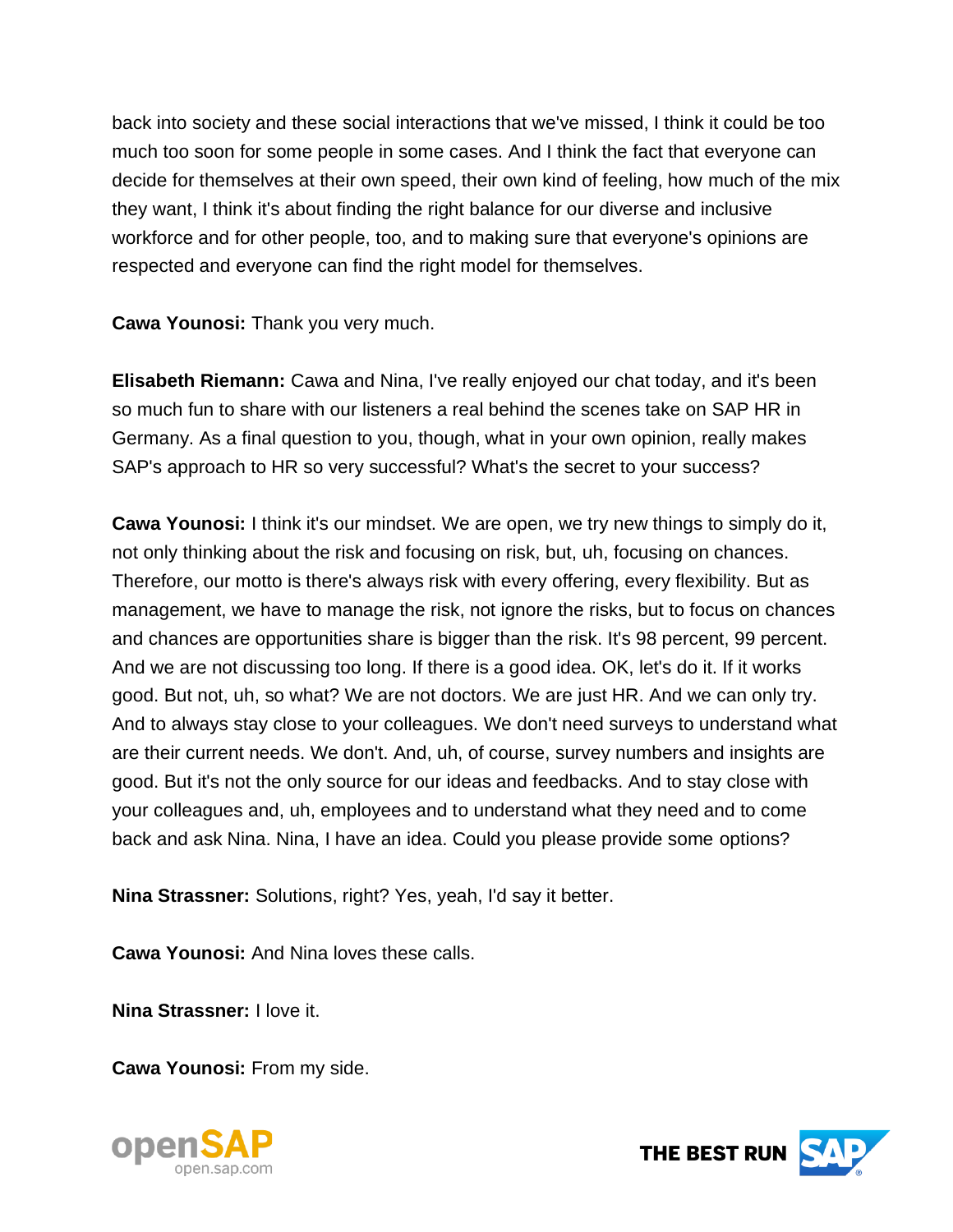**Nina Strassner:** Nina, come up with something! Someone has someone has something to say, make some something out of it! But I couldn't have said it better and I really can't emphasize that this is really how we work. Cawa is kind of a lighthouse here. Like we can be creative. And there is no fear that if this is not really working out or maybe it's not the most perfect plan we ever came up with, it is the guidance and that we know that we have the room to come up even with the craziest ideas, because, of course, we can cut things off. But we know that we are allowed to think big and then we kind of see how we can muddle through. And sometimes we crazily worried about some outcomes we like, oh, this is going to, but is this not happening? And we're like, OK, this was OK. Again, a learning here, it worked. And it showed us that we can work with the feedback. And if something is a great idea, we continue doing it, then we continue making it better and when it's a bad idea, we just stop doing it. I mean, this is the answer behind it. Um, and no one, could have said it better, Cawa, this is really what is inspiring the team as well. This is really how everyone is working here. And how I learned how HR are in Germany is running. And this is what I loved when I entered the company, that this is really a place where we can, yeah, keep running and keep building and be creative.

**Elisabeth Riemann:** That's so great. Thank you so much, Cawa, and thank you so much, Nina, for your time and energy today and for sharing so many wonderful insights with us.

**Cawa Younosi:** Thank you, Lizzie, for opportunity,

**Nina Strassner:** Thank you. It was a pleasure.

**Cawa Younosi:** Stay healthy.

**Elisabeth Riemann:** Take good care of yourselves.

**Cawa Younosi:** Thank you very much.

**Nina Strassner:** You, too, thank you.